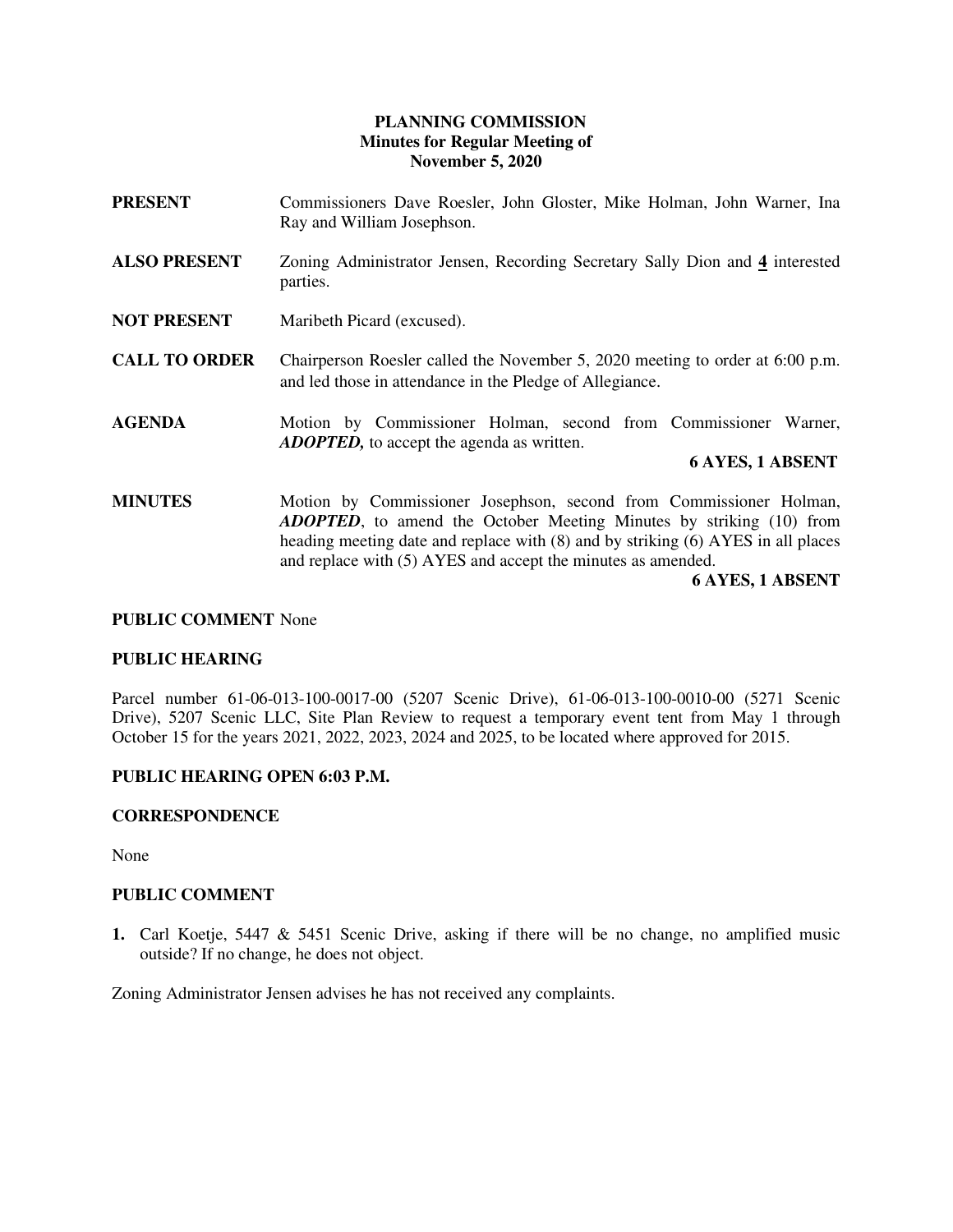### **PUBLIC HEARING CLOSED 6:08 P.M.**

Motion by Commissioner Warner, second from Commissioner Holman, *ADOPTED*, to approve the renewal request for a temporary event tent noting that the dates are May 1 through October 15 for the following years 2021, 2022, 2023, 2024 and 2025 as approved in 2015 and 2018.

### **6 AYES, 1 ABSENT**

### **NEW BUSINESS**

**1.** Carrie Crummett, 2699 Scenic Drive – Stairs to Lake Michigan Beach

She explains the Ordinance states the following "Total platform area may not exceed one hundred fifty (150) sq. ft. in surface area." The neighbors to the South have a very nice platform. Her question is are the platforms and landings the same thing? She has been advised this will not require a EGLE Permit.

Zoning Administrator Jensen states that 150 sq. ft. is the maximum, decks are not allowed, only platform and stairs. He said what was sent to EGLE was conforming, the new site plan submitted exceeds the maximum.

Chairperson Roesler referred to the definition of structure "Anything constructed or erected which requires permanent location on the ground or attachment to something having such location, including but not limited to, all buildings and free-standing signs, but not including sidewalks, drives, patios, utility poles and the like. It includes any walled and roofed building that is principally above ground, gas or liquid storage facility, or a manufactured home."

Zoning Administrator Jensen is following the Ordinance.

He asked if the Commissioners are willing to work on amending, there seems to be a conflict between the existing Ordinance and Building Code that requires landings every so many stairs. Maybe set minimum for platforms, get definitions for Landing, Platform and Deck.

Commissioner Warner stated the common definition covers both the deck and the platform.

Commissioner Josephson feels according to the Building Code the platforms are just bigger steps so they should not be counted.

Zoning Administrator Jensen disagrees, however, believes the language could be amended.

Chairperson Roesler advises this could take three to four months; it will require a Public Hearing. He said the 150 sq. ft. maximum is not going to change, this amendment would be to not have platforms between stairs included towards it.

Consensus is to look at amending the language. Subcommittee: Commissioner Warner, Commissioner Gloster and Commissioner Josephson. They will work with Zoning Administrator Jensen.

# **OLD BUSINESS**

**1.** Master Plan Review/Update, Survey Results